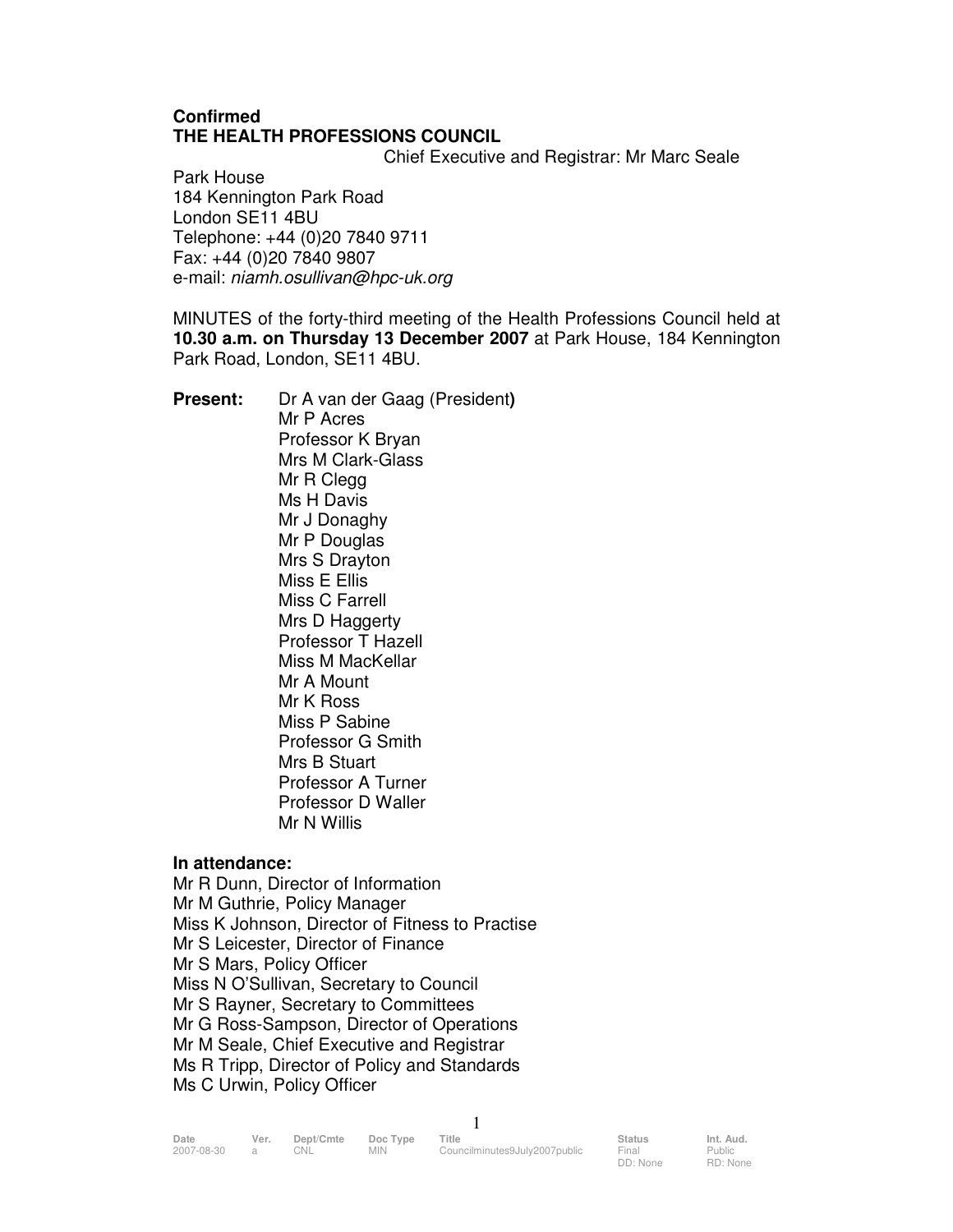## **Item 1.07/185 President's welcome and introduction**

- 1.1 The President welcomed all members and non-members to the meeting this included representatives of UK Council for Psychotherapy and the British Association for Counselling and Psychotherapy.
- 1.2 The President noted that 2007 had been a year of tremendous activity and growth for the Health Professions Council and that the organisation continued to be true to its values, ever clearer about its vision, hospitable to criticism and proactive it its approach. She thanked both the Council and the Executive for all their work to strengthen and shape the organisation.

### **Item 2.07186 Apologies for absence**

2.1 Apologies for absence were received from the following Council members; Professor J Harper, Professor J Lucas, Mr W Munro.

### **Item 3.07187 Approval of agenda**

3.1 The Council approved the agenda and noted that a revised paper relating to agenda item 20 had been tabled in place of the paper included with the agenda.

## **Item 4.07/188 Minutes of the 3 October 2007 Council meeting**

4.1 It was agreed that the minutes of the forty-second meeting of the Health Professions Council be confirmed as a true record and signed by the President.

### **Item 5.07/189 Matters arising**

5.1 The Council received a paper from the Executive setting out the matters arising from the previous meeting.

#### **Item 6.07/190 President's Report**

- 6.1 The Council received a paper from the President.
- 6.2 The President noted that she had attended a range of meetings on behalf of HPC including a meeting with the Psychological Professionals Alliance Groups, two of the working groups announced following the publication of the White Paper, the Darzi Conference and a conference on telemedicine.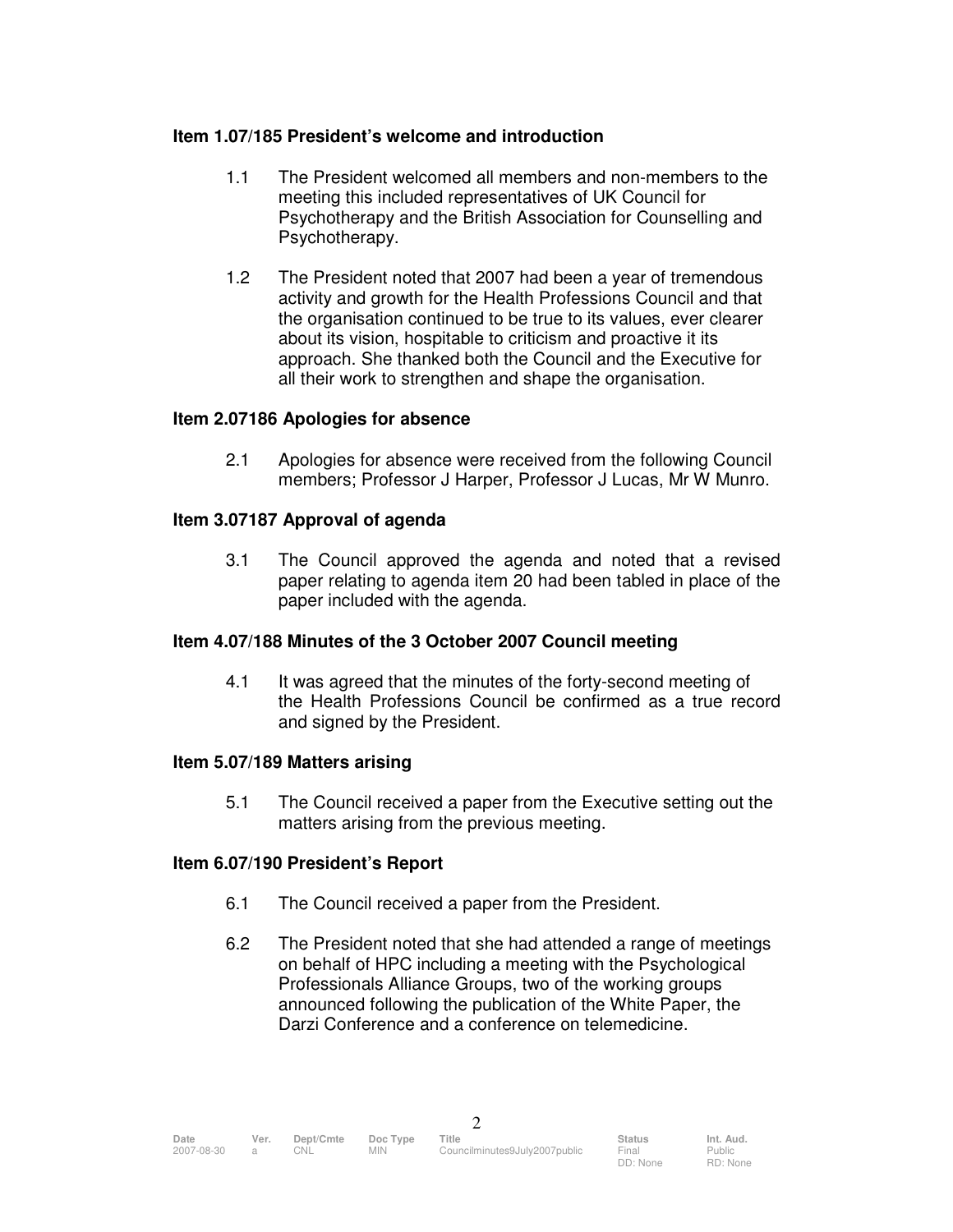6.3 The Council noted that the President was attending many meetings and undertaking much work on the part of the Council and that this should be kept under review by the Finance and Resources Committee.

### **Item 7.07/191 Chief Executive's Report**

- 7.1 The Council received a paper from the Chief Executive.
- 7.2 The Chief Executive noted that the Health Care and Associated Professions Order (Section 60 Order 1A) was published on 26 November 2007. Order 1B which would cover the Health Professions Council had not been published but was expected shortly.
- 7.3 The Chief Executive noted that a number of meetings had been held with the Scottish Government and that other meetings were planned. Further consideration was being given to increasing the HPC presence in Scotland. The Council noted that an increased number of meetings were also taking place in Wales and Northern Ireland and that there was a general recognition that these were very useful.
- 7.4 The Chief Executive noted that the annual report and accounts 2006/7 had been signed off by the National Audit Office and that the report was now with the Privy Council prior to being laid in Parliament. There was some discussion between the Privy Council and the Stationery Office regarding the process for the publication and laying of the report in Parliament and that it was possible that a further meeting would have to take place with the Privy Council to progress this matter.
- 7.5 The Chief Executive noted that the HPC Executive had held constructive meetings with the Executive of the British Psychological Society to discuss practical arrangements relating to the opening of the Applied Psychologists part of the register.
- 7.6 The Council noted that there appeared to be an increase in the number of employee sick days. This had been reviewed by the Finance and Resources Committee which had agreed that this was not a cause for concern. Employees who were ill were supported by the organisation during their period of illness and on their return to work.
- 7.7 The Council noted that there was a possible 12 week delay on the completion of the Stannary Street building project. The Finance and Resources Committee had discussed the causes

| Date<br>2007-08-30 | Ver.<br>$\overline{a}$ | Dept/Cmte<br><b>CNL</b> | Doc Type<br>MIN. | ⊤itle<br>Councilminutes9July2007public | <b>Status</b><br>Final<br>DD: None | Int. Aud.<br>Public<br>RD: None |
|--------------------|------------------------|-------------------------|------------------|----------------------------------------|------------------------------------|---------------------------------|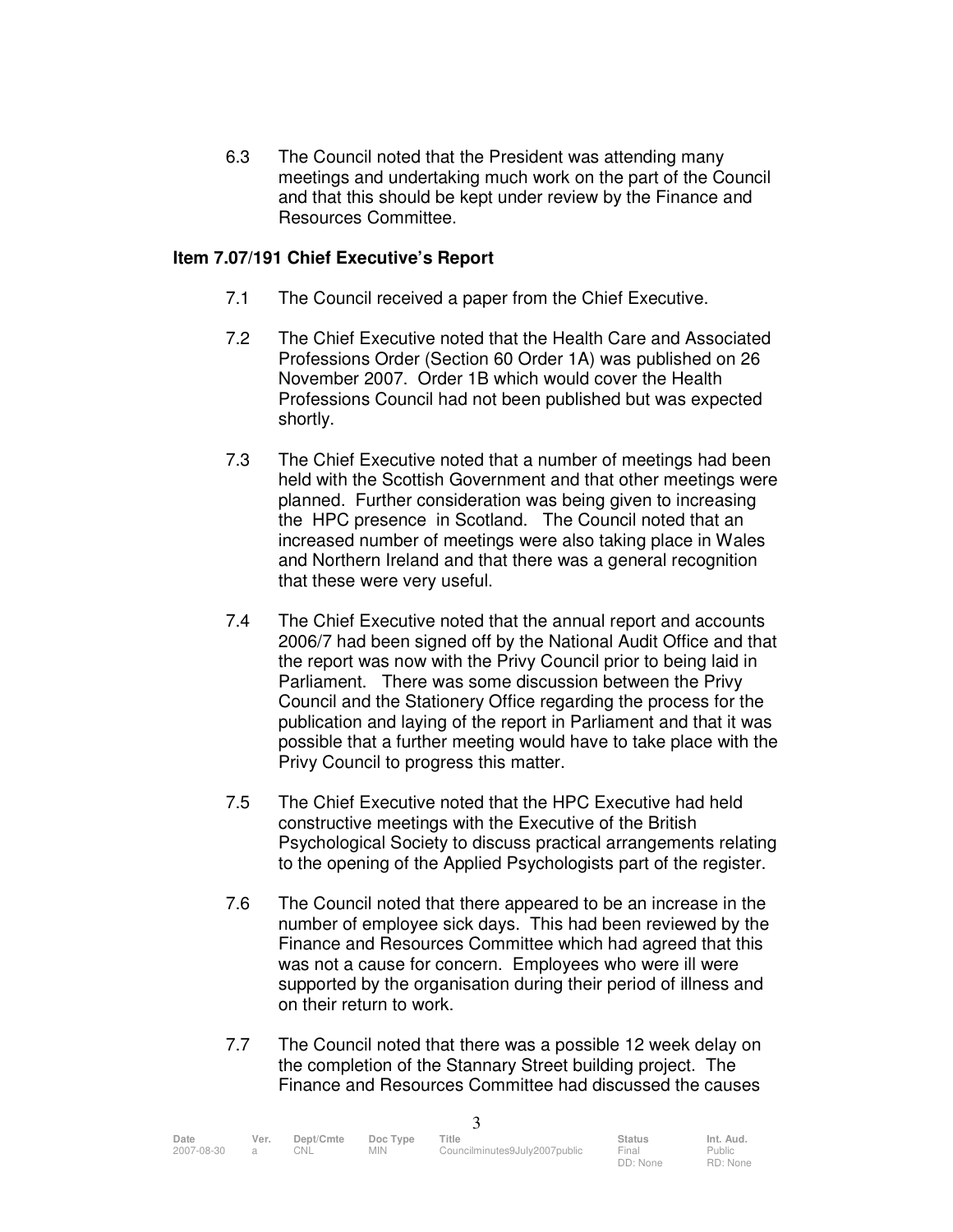and the consequences of this and had agreed that, although regrettable, this was not a cause for concern as the project was within budget and the quality of the finish remained unaffected by the delay.

- 7.8 The Council noted that following the loss of personal data relating to 25 million people by HM Revenue and Customs the Executive had undertaken an in-depth review of the storage and movement of data by the HPC. A paper which contained the outcome of this review was included in the private papers of the Council meeting.
- 7.9 The Council noted that interviews for the post of Director of Information Technology would be held shortly.

### **Strategy and Policy**

#### **Item 8.07/192 Council elections**

- 8.1 The Council received a paper from the Executive for discussion/approval.
- 8.2 The Council noted that the Section 60 Order which would bring about the restructured Council had not been published however it was likely to be published shortly. If the Order was enacted by 8 July 2008 there would be no further elections and thereafter all new members would be appointed. However if the legislation was not enacted by July 2008 elections for registrant members would need to be held and preparations made to ensure that this process was undertaken appropriately. The elections would be for the registrant member for Dietitians, Speech and Language Therapists and Operating Department Practitioners (the latter being currently vacant).
- 8.3 The Council also noted a letter from HPC's Solicitor and Parliamentary Agent which stated that, in view of the uncertainty regarding whether it was necessary to hold the elections, the election timetable could be based on the minimum statutory periods set down in the Health Professions Council (Election Scheme) Rules 2007. The timetable for the election was at the discretion of the Registrar.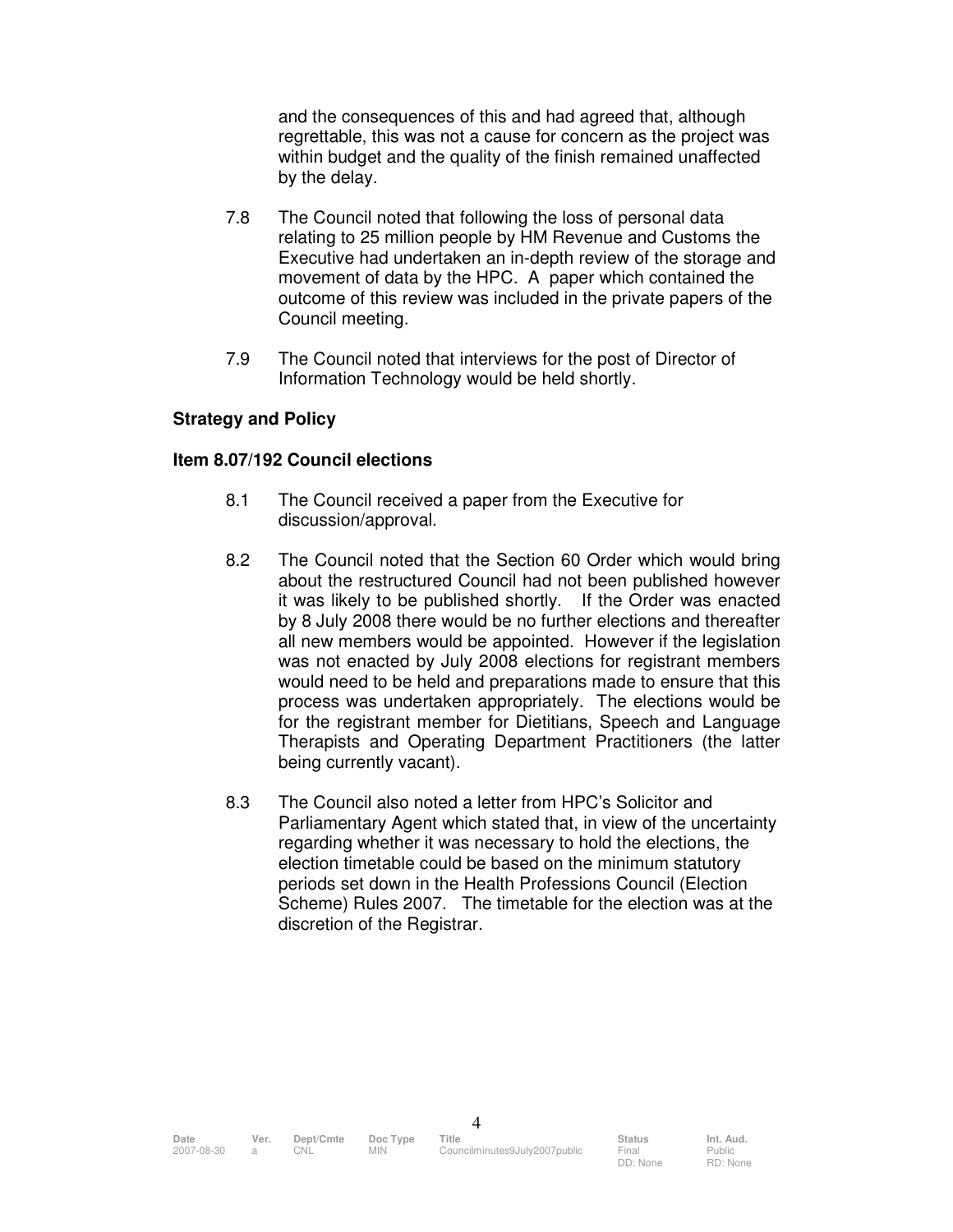8.4 The Council agreed the following;

(i) the Chief Executive/Registrar should be appointed as the Returning Officer as of 9 January 2008 until the close of the 2008 election process and would run the election if required.

(ii) that all statements of expenditure are published on the HPC website.

## **Action: MJS/NO'S**

### **Item 9.07/193 Counsellors and psychotherapists**

- 9.1 The Council received a paper from the Executive for discussion/approval.
- 9.2 The Council noted that the paper;

(i) Highlighted the challenges that would be faced by the HPC and other key stakeholders if Counsellors and Psychotherapists were to be statutorily regulated.

(ii) Sought the view of the Council on whether the HPC should commence a proactive process to investigate the statutory regulation of Counsellors and Psychotherapists.

(iii)Recommended that the HPC establish a Counsellors and Psychotherapists Professional Liaison Group (PLG) in July 2008 to review and recommend: structure of the register, professional titles, the standards of proficiency, standards of education and training, post registration standards and grandparenting arrangements. The establishment of the PLG would be preceded by three months of research by the HPC Policy and Standards Department.

- 9.3 The Council noted that to date it had waited until an application was received from an aspirant profession before considering whether that profession should be regulated however in view of the public protection issues raised by this group, and the recommendations in the White Paper regarding regulation of these groups, consideration needed to be given to a more proactive approach.
- 9.4 The Council noted with some concern the number of other aspirant groups who had been through the HPC application process successfully were currently awaiting regulation. The timetable for the regulation of these groups was be decided by the Department of Health. It was likely that the timetable for

| Date       | Ver.           | Dept/Cmte | Doc Type   | ⊤itle                         | <b>Status</b> | Int. Aud.     |
|------------|----------------|-----------|------------|-------------------------------|---------------|---------------|
| 2007-08-30 | $\overline{a}$ | CNL.      | <b>MIN</b> | Councilminutes9July2007public | Final         | <b>Public</b> |
|            |                |           |            |                               | DD: None      | RD: None      |

5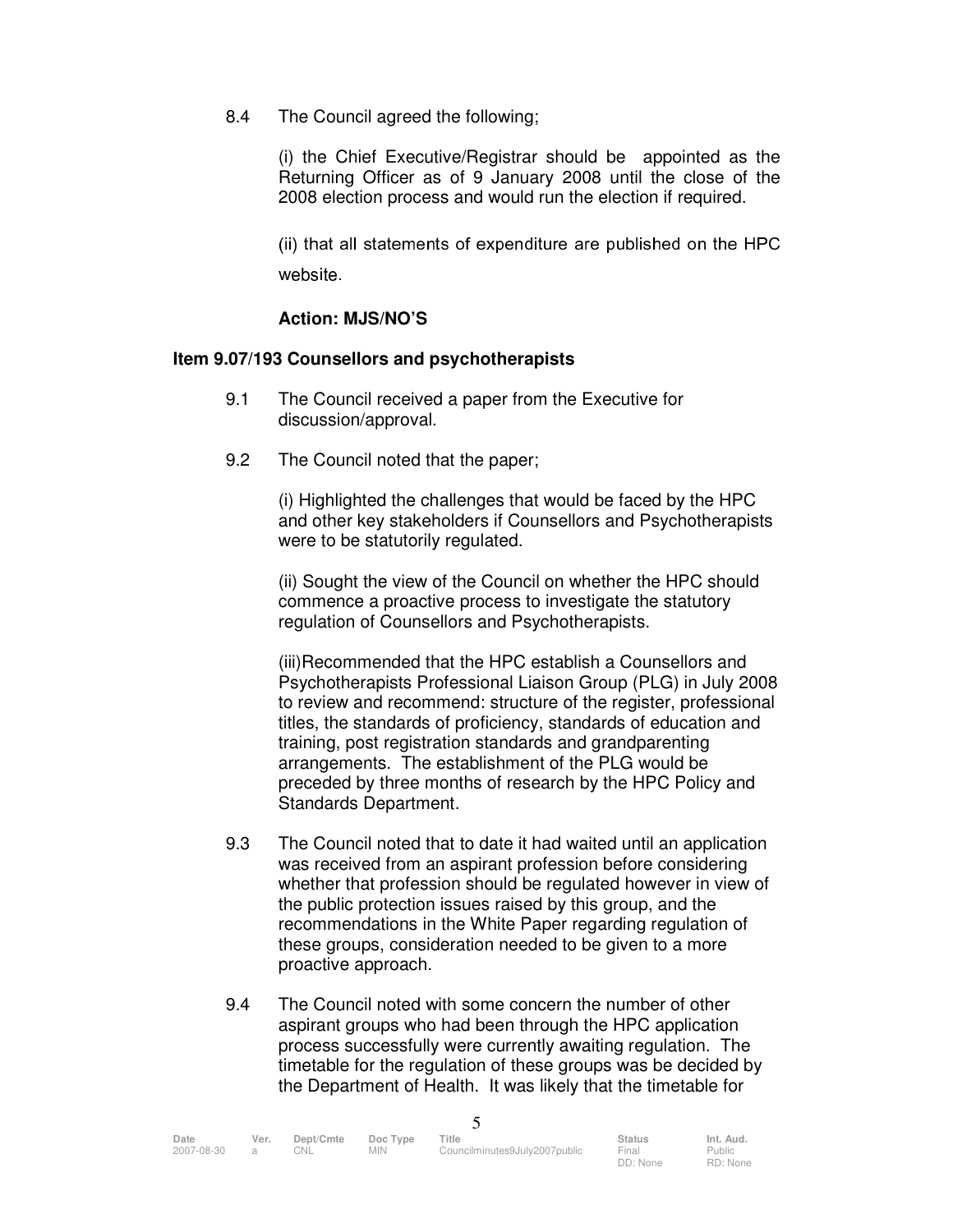regulation would be determined by the risk posed by an aspirant group rather than their place in the list of those approved for regulation by the HPC. The resources which the Department of Health had allocated to regulation had increased in recent months and it was possible that this would have an impact on the timetable.

## 9.5 The Council agreed the following;

(i) The HPC should commence a proactive process to investigate and make recommendations to the Secretary of State on the statutory regulation of Counsellors and Psychotherapists.

(ii) that the HPC should establish a Counsellors and Psychotherapists Professional Liaison Group (PLG) in July 2008 to review and recommend: structure of the register, professional titles, the standards of proficiency, standards of education and training, post registration standards and grandparenting arrangements. The establishment of the PLG would be preceded by three months of research by the Policy and Standards Department.

9.6 The Council noted that it should be aware of issues of concern to those within the counselling and psychotherapy professions not in favour of statutory regulation. At this stage it had not taken any decision as to how these groups should be regulated and that the regulation of large groups would have implications for capacity planning within the HPC.

## **Action: RT/MG – July 2008**

## **Item 10.07/194 Equality and diversity scheme**

- 10.1 The Council received a paper from the Executive for discussion/approval.
- 10.2 The Council approved the scheme, and agreed that it would become effective from 1 January 2008.
- 10.3 The Council noted that the scheme would be current for three years and progress reports would be provided to the Council each year.

## **Item 11.07/195 Post-registration qualifications**

11.1 The Council received a paper from the Executive for discussion/approval.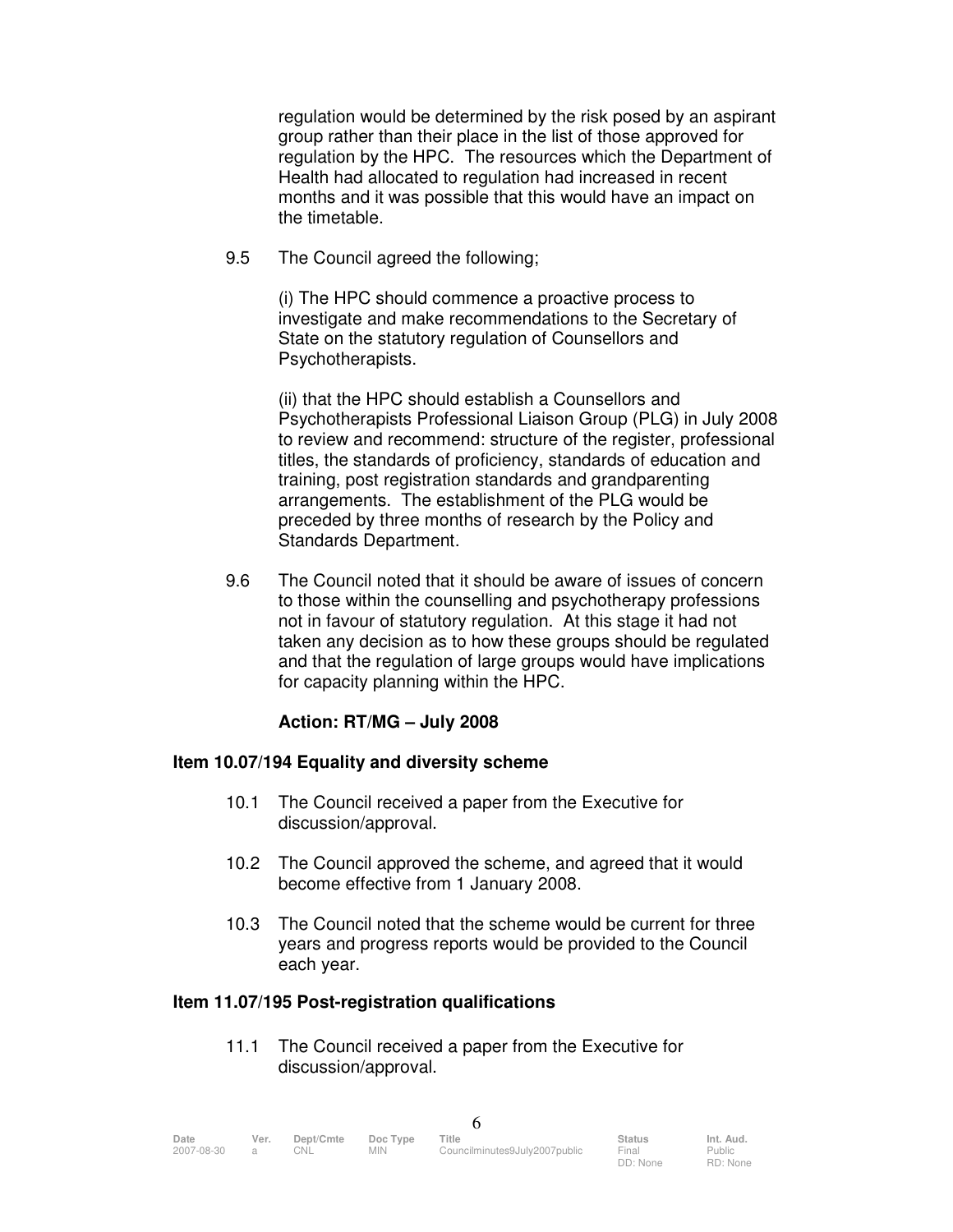- 11.2 The Council noted that at its meeting on 5 October 2005, it had agreed to establish a Professional Liaison Group (PLG) to look at the issue of post-registration qualifications. Since that decision, the Council's work on this issue had been delayed in light of the review undertaken by the Department of Health (England) into the regulation of the non-medical professions and the subsequent government White Paper.
- 11.3 The Department of Health (England) publication 'The regulation of the non-medical healthcare professions' concluded: 'Post registration qualifications should be recorded in the Register where the specialism was relevant to patient care and patient safety, and could be defined in terms of extra skills acquired, and was at a level substantially beyond basic registration.' This recommendation was supported in the recently published White Paper 'Trust, Assurance and Safety: the regulation of health professionals in the 21<sup>st</sup> century'.
- 11.4 The HPC made a number of recommendations regarding this issue in its response to the consultation 'Trust, Assurance and Safety, the regulation of health professionals in the 21<sup>st</sup> century.
- 11.5 The Council agreed that given the substantial work undertaken by the Council in providing its input into the review of nonmedical regulation, in particular the indicative criteria included as part of its consultation response, at this stage, it was not necessary to establish a Professional Liaison Group (PLG) in order to progress the work further.
- 11.6 The Council also agreed that the next stage would involve a discussion meeting in early 2008 with key stakeholders
- 11.7 The Council noted that a further paper on this issue would be presented to the March 2008 meetings of the Education and Training Committee and the Council.

## **Action: MG – 26 March 2008**

### **Item 12.07/196 Student fitness to practise – response to the Department of Health**

12.1 The Council received a paper from the Executive for discussion/approval.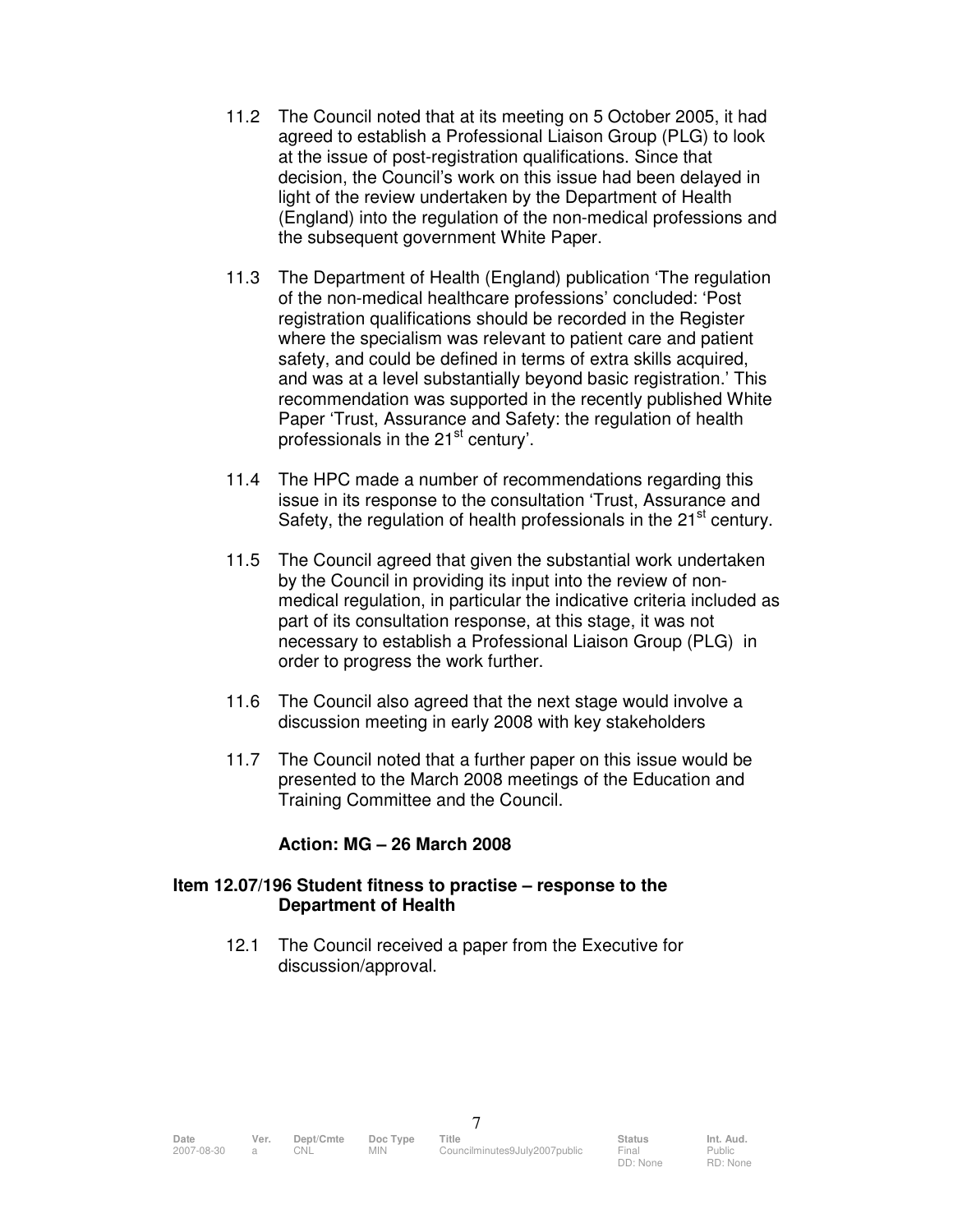- 12.2 The Council noted that the recent White Paper 'Trust, Assurance and Safety – The Regulation of Health Professionals in the 21<sup>st</sup> Century' asked regulators to submit proposals on student registration and fitness to practise to the Department of Health by January 2008.
- 12.3 The Council agreed the proposed response to the Department of Health.
- 12.4 The Council noted a report of a discussion meeting external stakeholders on 5 November 2007 which had helped shape the HPC's response.
- 12.5 The Council noted that at its November meeting the Education and Training Committee had agreed that the Executive should explore whether it would appropriate for the HPC to produce guidance for students on professional behaviour and fitness to practise and that a paper would be presented to the March 2008 meeting of the Education and Training Committee regarding this issue.
- 12.6 The Council noted that it was important that students should be made aware of the HPC's Standards of Conduct Performance and Ethics. The Standards of Education and Training were an important means of ensuring that this link was made.

## **Item 13.07/197 HPC Vision statement**

- 13.1 The Council received a paper from the Executive for discussion/approval.
- 13.2 The Council agreed the statement as set out in the paper.
- 13.3 The Council also agreed that the vision statement should be reviewed periodically.

## **Item 14.07/198 Fee change proposal paper**

- 14.1 The Council received a paper from the Executive for discussion/approval.
- 14.2 The Council agreed that there should be an across the board fee rise in June 2009 as proposed in the schedule in the paper.
- 14.3 The Council noted that there would be a consultation on the proposed fee rise.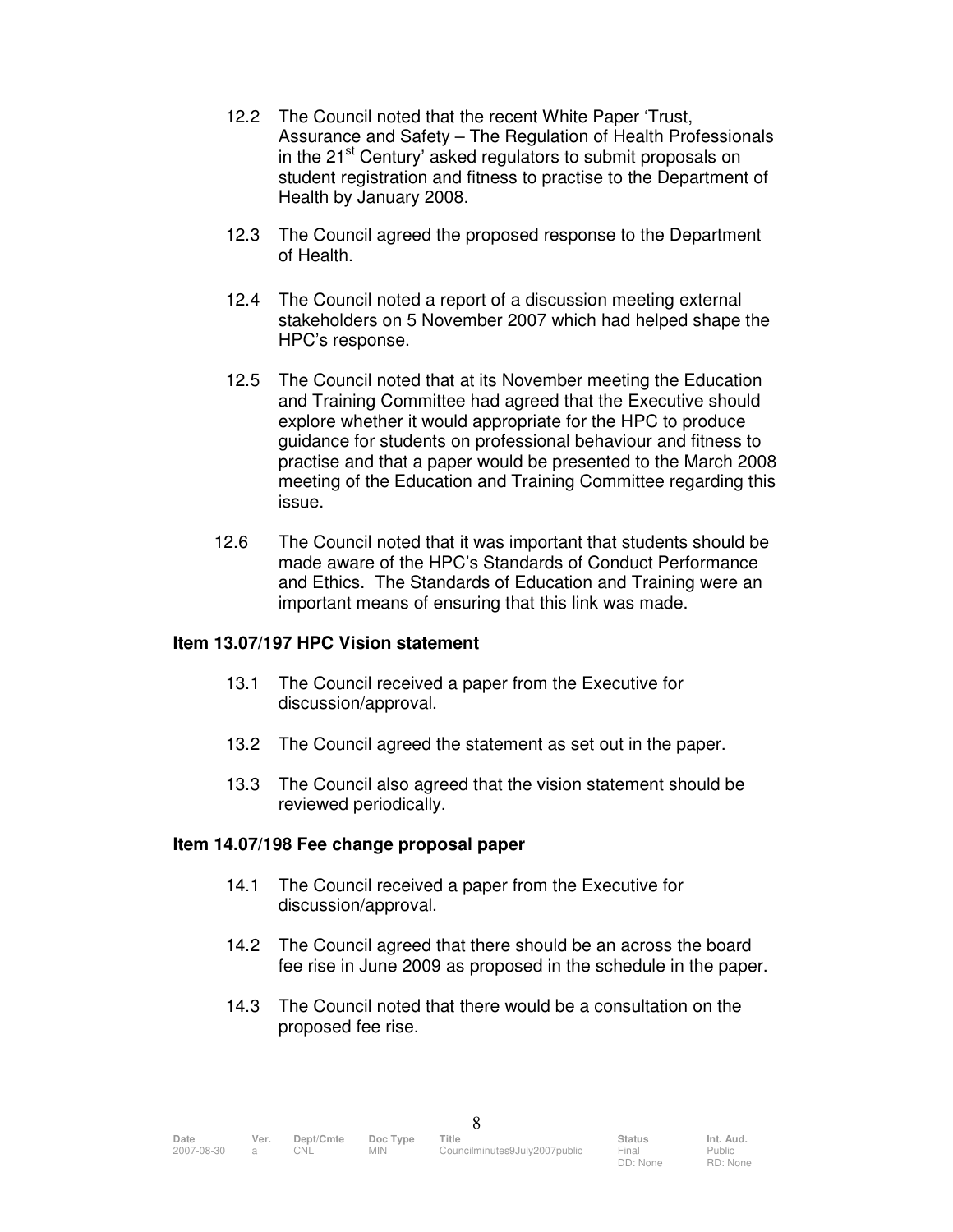14.4 The Council noted the NHS pay circular which detailed the allowance to NHS staff for registration fees in some parts of the UK had been included with the paper for information and also noted that this circular had not influenced the amount of the proposed fee rise.

## **Item 15.07/199 Five year plan**

- 15.1 The Council received a paper from the Executive for discussion/approval.
- 15.2 The Council noted that the five year plan incorporated a number of key assumptions which were outlined in the paper.
- 15.3 The Council noted that the organisation was stable financially but that the projections in the plan could be subject to change.
- 15.4 The Council approved the key assumptions outlined in the paper and also approved the Five Year Plan 2008-13.

## **Corporate governance**

## **Item 16.07/200 Reappointment of external auditors**

- 16.1 The Council received a paper from the Executive for discussion/approval. The Chairman of the Audit Committee noted that the Audit Committee had recommended that Council reappoint Baker Tilly, HPC's external auditors for another year.
- 16.2 The Council approved the reappointment of Baker Tilly, HPC's existing external auditors for the financial year ending 2007/08.

## **Item 17.07/201 Reappointment of internal auditors**

- 17.1 The Council received a paper from the Executive for discussion/approval. The Chairman of the Audit Committee noted that the Audit Committee had recommended that Council reappoint PKF, HPC's internal auditors for another year.
- 17.2 The Council approved the reappointment of PKF as HPC's internal auditors for the financial year 2008/09.

#### **Item 18.07/202 Updated risk register**

- 18.1 The Council received a paper from the Chairman of the Audit Committee for discussion/approval.
- 18.2 The Council approved the updated risk register.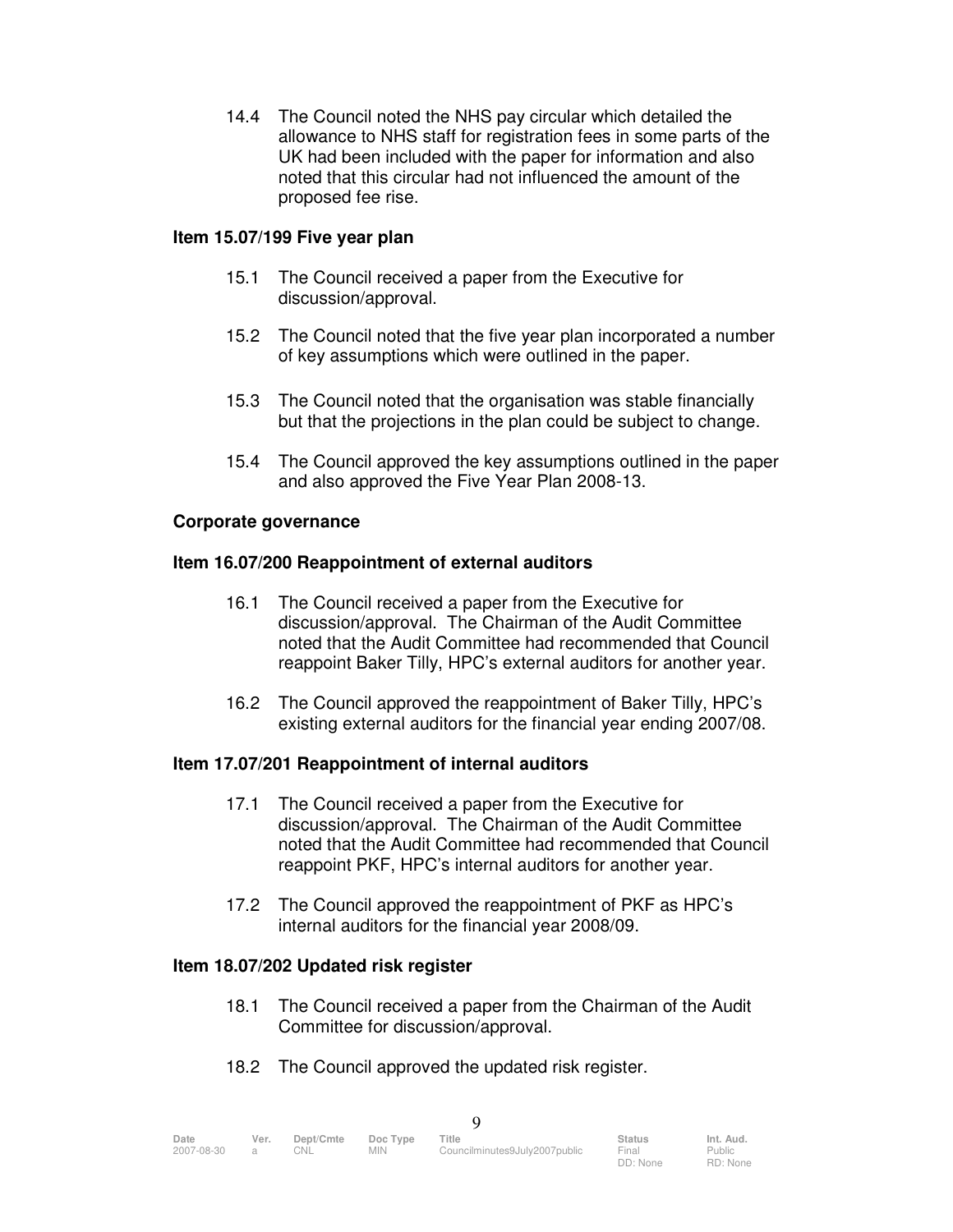### **Item 19.07/203 Financial regulations**

- 19.1 The Council received a paper from the Executive for discussion/approval.
- 19.2 The Council approved the financial regulations.

### **Item 20.07/204 Revised standing orders for the Audit Committee**

- 20.1 The Council received a tabled paper from the Executive for discussion/approval.
- 20.2 The Council approved the revised standing orders for the Audit Committee.

### **Item 21.07/205 Non-council committee members' reappointments**

- 21.1 The Council received a tabled paper from the Executive for discussion/approval.
- 21.2 The Council approved the re-appointment of Mr Stephen Hutchins, Mr Richard Kennett and Mr Daniel Ross.

### **Item 22.07/206 Date of Council meetings 2008/9**

- 22.1 The Council received a tabled paper from the Executive for discussion/approval.
- 22.2 The Council approved the dates of the Council meetings for 2008/9.

### **Item 23.07/207 Minutes of the Finance and Resources Committee meeting held on 18 September 2007**

16.1 The Council received the minutes of the Finance and Resources Committee meeting held on 18 September 2007.

## **Item 24.07/208 Minutes of the Audit Committee meeting held on 25 September 2007**

24.1 The Council received the minutes of the Audit Committee meeting held on 25 September 2007.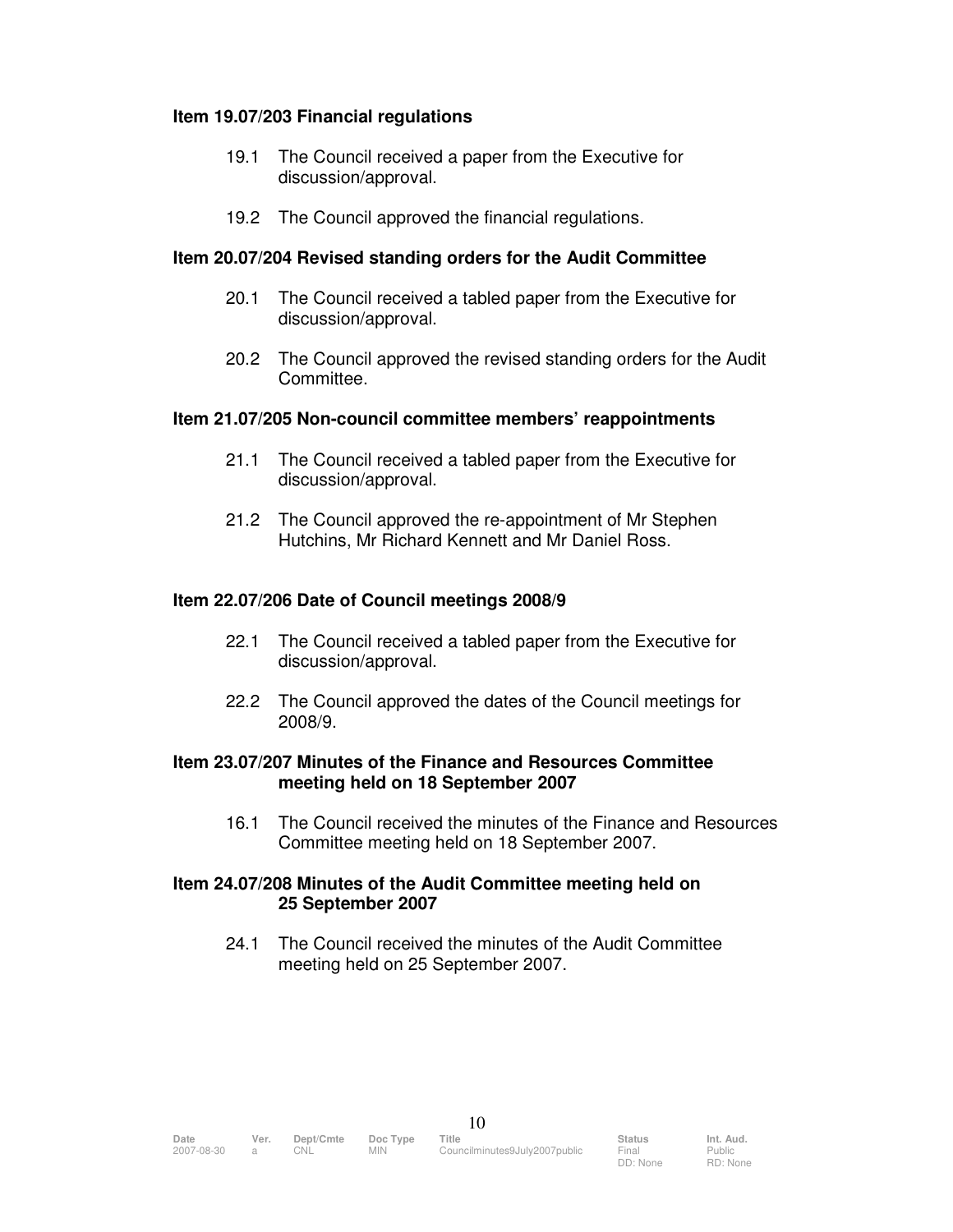### **Item 25.07/209 Minutes of the Communications Committee meeting held on 24 October 2007**

25.1 The Council received the minutes of the Communications Committee meeting held on 24 October 2007.

The Council noted the following papers;

**Item 26.07/210 Changes in legislation** 

**Item 27.07/211 Future governance of Council** 

**Item 28.07/212 Dates of committee meetings 2008/9** 

- **Item 29.07/213 Notes of Council away day held on 3 & 4 October 2007**
- **Item 30.07/214 Minutes of the Fitness to Practise Forum meeting held on 12 September 2007**
- **Item 31.07/215 Minutes of the Conduct and Competence Committee meeting held on 12 September 2007**
- **Item 32.07/216 Minutes of the Health Committee meeting held on 12 September 2007**
- **Item 33.07/217 Minutes of the Investigating Committee meeting held on 12 September 2007**
- **Item 34.07/218 Notes of the Education and Training Committee meeting held on 25 September 2007**
- **Item 35.07/219 Reports from council representatives at external meetings**
- **Item 36.07/220 Appointment of additional director to 22/26 Stannary Street**
- **Item 37.07/221 Any other business** 
	- 37.1 There was no other business